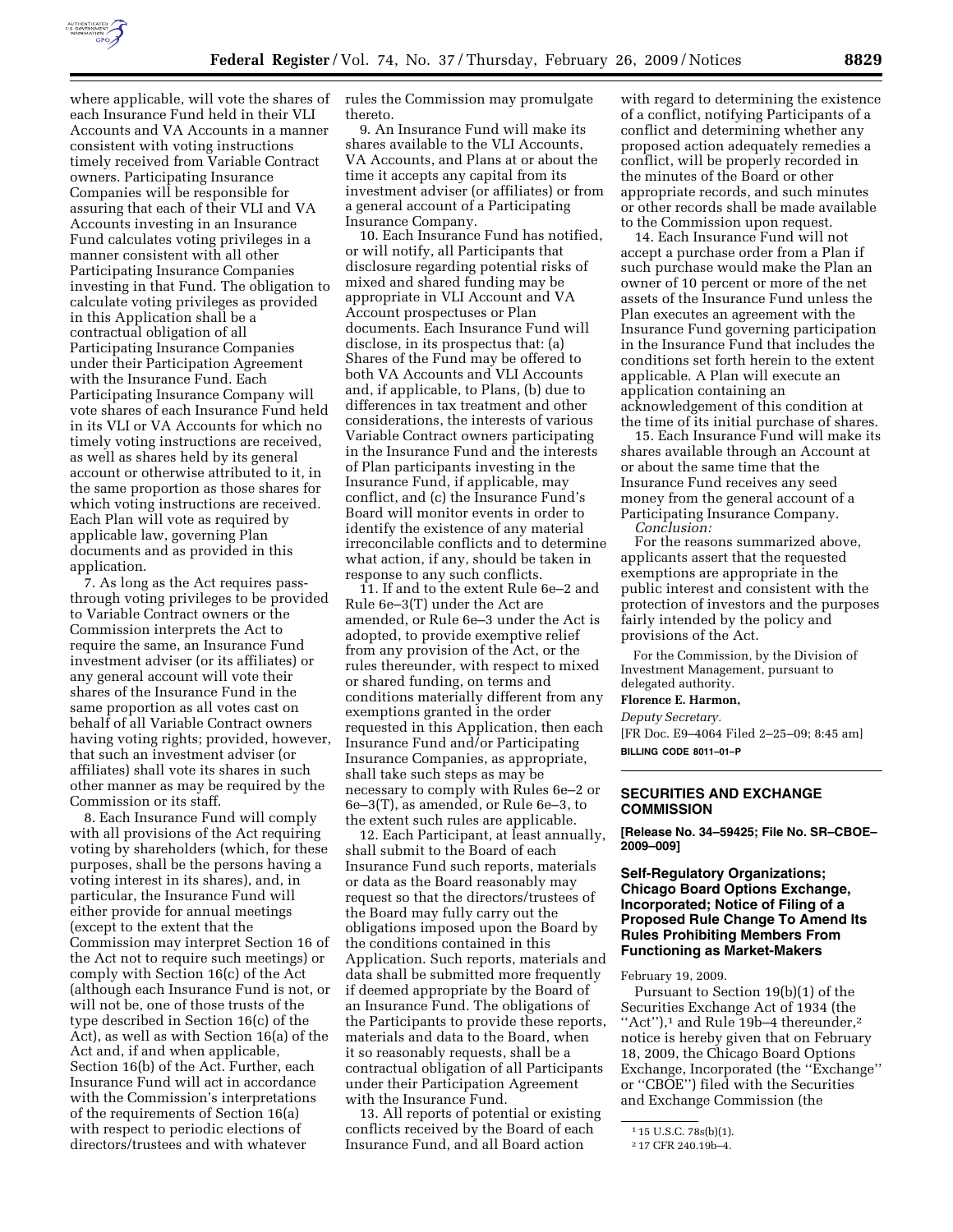''Commission'') the proposed rule change as described in Items I, II, and III below, which Items have been prepared by the Exchange. The Commission is publishing this notice to solicit comments on the proposed rule change from interested persons.

# **I. Self-Regulatory Organization's Statement of the Terms of Substance of the Proposed Rule Change**

The Exchange proposes to amend Rule 6.8C, *Prohibition Against Members Functioning as Market-Makers*, to eliminate some of its restrictions. The Exchange also proposes to make a related cross-reference update to Rule 1.1(fff), which pertains to Voluntary Professionals. The text of the proposed rule change is available on the Exchange's Web site (*http:// www.cboe.org/Legal*), at the Office of the Secretary, CBOE and at the Commission.

# **II. Self-Regulatory Organization's Statement of the Purpose of, and Statutory Basis for, the Proposed Rule Change**

In its filing with the Commission, the self-regulatory organization included statements concerning the purpose of and basis for the proposed rule change and discussed any comments it received on the proposed rule change. The text of those statements may be examined at the places specified in Item IV below. The Exchange has prepared summaries, set forth in sections A, B, and C below, of the most significant parts of such statements.

*A. Self-Regulatory Organization's Statement of the Purpose of, and the Statutory Basis for, the Proposed Rule Change* 

### 1. Purpose

The Exchange is proposing to amend Rule 6.8C in order to eliminate some of its restrictions. First, Rule 6.8C currently provides that a member, acting either as principal or agent, may neither enter nor permit the entry of orders into the Exchange's electronic order routing system if (i) the orders are limit orders for the account or accounts of the same beneficial owner(s) and (ii) the limit orders are entered in such a manner that the beneficial owner(s) effectively is operating as a market maker by holding itself out as willing to buy and sell such securities on a regular or continuous basis. The Exchange is proposing that these restrictions be amended to only be applicable to customer orders (*i.e.*, nonbroker-dealer orders) that are not Voluntary Professional orders (as described below), since such customer orders have priority at any price over

the bids and offers of non-customers<sup>3</sup> The restrictions would no longer be applicable to instances where a member is acting as principal on its own behalf or is acting as agent on behalf of other broker-dealer orders or Voluntary Professional orders (which are a subcategory of customer orders that are treated in the same manner as brokerdealer orders).4

Rule 6.8C was adopted in 2001 to limit the ability of members that are not Designated Primary Market-Makers or market makers to compete on preferential terms within CBOE's automated systems. Because customer orders are provided with certain benefits such as priority of bids and offers, the Exchange continues to believe that customer orders should be subject to the Rule's restrictions. However, because broker-dealer orders are not subject to priority that is any better than market makers, the Exchange no longer believes it is necessary to impose the Rule's restrictions on the entry of broker-dealer orders. Similarly, because Voluntary Professionals are not subject to priority that is any better than market makers, the Exchange does not believe it is necessary to impose the Rule's restrictions on Voluntary Professionals.5

3The Exchange notes that the Commission has previously found that it is consistent with the Act for an options exchange not to prohibit a user of its market from effectively operating as a market maker by holding itself out as willing to buy and sell options contracts on a regular or continuous basis without registering as a market maker. *See*  Securities Exchange Act Release No. 57478 (March 12, 2008), 73 FR 14521 (March 18, 2008) (SR– NASDAQ–2007–004 and SR–NASDAQ–2007–080) (order approving, among other things, the rules governing the trading of options on the NASDAQ Options Market (''NOM'')). The Exchange also notes that the Commission has published a rule proposal for the NYSE Alternext U.S. LLC (''Amex'') that would only prohibit *de facto* market making through the use of customer orders, since customer orders have priority at any price over the bids and offers of non-customers but that would not prohibit such activity for other non-market maker brokerdealers. *See* Securities Exchange Act Release No. 59142 (December 22, 2008), 73 FR 80494 (December 31, 2008) (SR–NYSEALTR–2008–14) (notice of proposal to, among other things, adopt rules governing the trading of options on a new Amex trading platform).

4A Voluntary Professional is a new category of non-member market participant on the Exchange. The term ''Voluntary Professional,'' means any person or entity that is not a broker or dealer in securities that elects, in writing, to be treated in the same manner as a broker or dealer in securities for purposes of certain order handling, order execution, and cancel fee calculation purposes. *See* Rule 1.1(fff) and Securities Exchange Act Release No. 58327 (August 7, 2008), 73 FR 47988 (August 15, 2008) (SR–CBOE–2008–09). As part of this rule change, the Exchange is proposing to amend Rule 1.1(fff) to provide that a Voluntary Professional will be treated in the same manner as a broker or dealer in securities for purposes of Rule 6.8C.

5The Exchange notes that this rule change would only eliminate the restrictions of Rule 6.8C in the

Second, in those instances where the restrictions are applicable, Rule 6.8C currently provides that, in determining whether a beneficial owner effectively is operating as a market maker, the Exchange will consider, among other things, the simultaneous or near simultaneous entry of limit orders to buy and sell the same security, the entry of multiple limit orders at different prices in the same security, and the multiple acquisition and liquidation of positions in the security during the same day. The Exchange is proposing to remove this latter condition pertaining to the multiple acquisition and liquidation of positions from its list of factors used for determining whether a beneficial owner is operating as a market maker. In light of the proliferation of day trading activity and the fact that such a prohibition does not exist on at least one other market,<sup>6</sup> the Exchange no longer believes this activity should be considered a factor in determining whether a beneficial owner is effectively acting as a market maker.

### 2. Statutory Basis

The Exchange believes the proposed rule change is consistent with Section

6*See* note 3, *supra.* 

manner proposed. Members would continue to remain subject to the requirements of Rule 4.18 (which requires members to establish, maintain and enforce written policies and procedures reasonably designed, taking into consideration the nature of such member's business, to prevent the misuse of material, nonpublic information by such member or persons associated with such member); Rule 6.9(e), (which considers it conduct inconsistent with just and equitable principles of trade and a violation of Rule 4.1 for any member or person associated with a member, who has knowledge of all material terms and conditions of an original order and a solicited order, including a facilitation order, that matches the original order's limit, the execution of which are imminent, to enter, based on such knowledge, an order to buy or sell an option of the same class as an option that is the subject of the original order, or an order to buy or sell the security underlying such class, or an order to buy or sell any related instrument until either (i) all the terms and conditions of the original order and any changes in the terms and conditions of the original order of which that member or associated person has knowledge are disclosed to the trading crowd or (ii) the solicited trade can no longer reasonably be considered imminent in view of the passage of time since the solicitation); Rules 6.45A.01 and 6.45B.01 (which provide that order entry firms may not execute as principal against orders they represent as agent unless: (i) agency orders are first exposed on the Hybrid System for at least one second, (ii) the order entry firm has been bidding or offer for at least one second prior to receiving an agency order that is executable against such bid or offer, or (iii) the order entry firm proceeds in accordance with the crossing rules contained in Rule 6.74); and Rules 6.45A.02 and 6.45B.02 (which provide that order entry firms must expose orders they represent as agent for at least one second before such orders may be executed electronically via the electronic execution mechanism of the Hybrid System, in whole or in part, against orders solicited from members and non-member broker-dealers to transact with such orders).